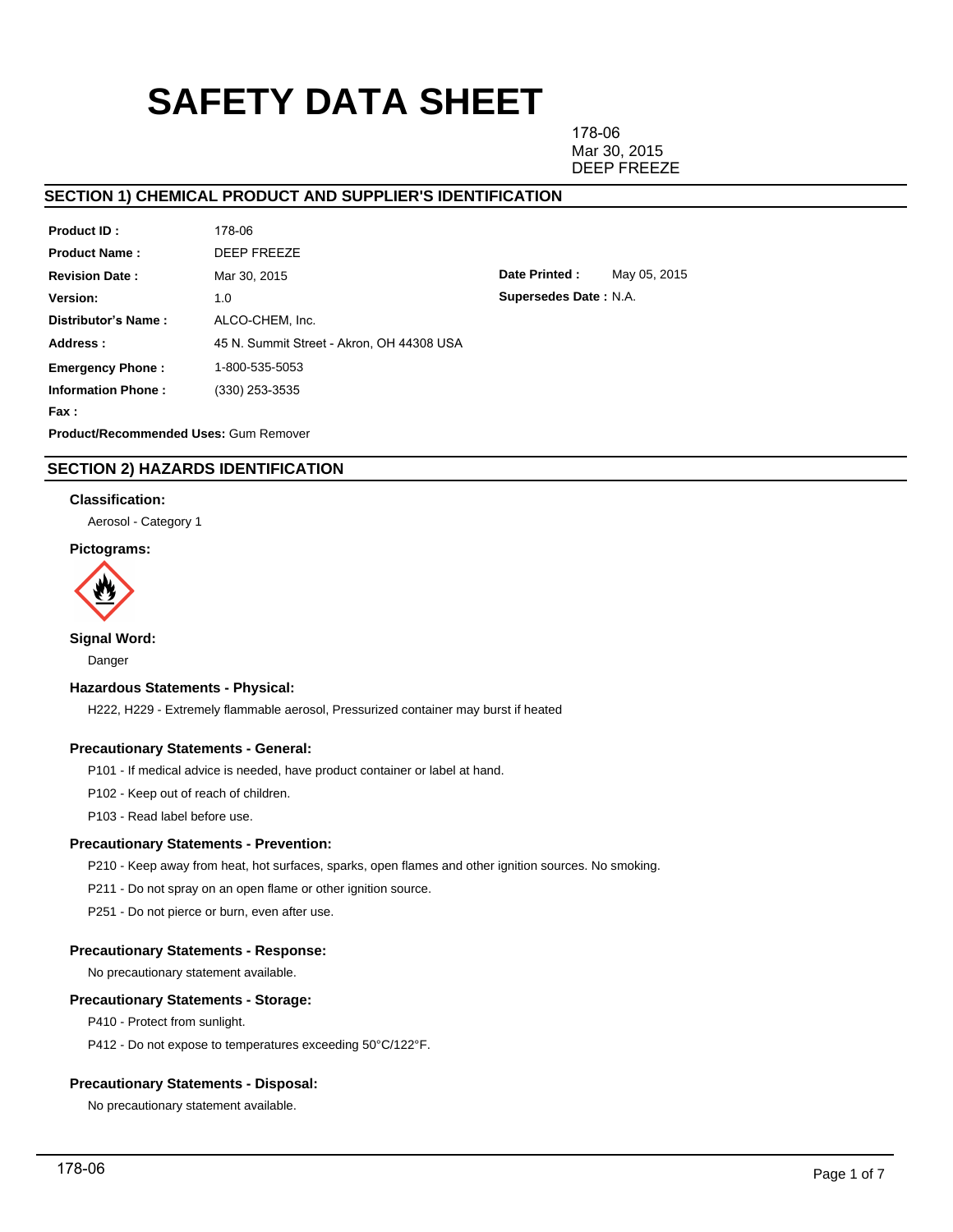| SECTION 3) COMPOSITION / INFORMATION ON INGREDIENTS |                      |             |  |  |  |  |  |
|-----------------------------------------------------|----------------------|-------------|--|--|--|--|--|
| <b>CAS</b>                                          | <b>Chemical Name</b> | % by Weight |  |  |  |  |  |
| 0000106-97-8                                        | <b>BUTANE</b>        | 31% - 55%   |  |  |  |  |  |
| 0000074-98-6                                        | PROPANE              | 14% - 25%   |  |  |  |  |  |
| 0000075-28-5                                        | <b>ISOBUTANE</b>     | 13% - 24%   |  |  |  |  |  |
|                                                     |                      |             |  |  |  |  |  |

# **SECTION 4) FIRST-AID MEASURES**

## **Inhalation:**

Remove source of exposure or move person to fresh air and keep comfortable for breathing.

If exposed/feel unwell/concerned: Call a POISON CENTER/doctor.

Eliminate all ignition sources if safe to do so.

**SECTION 3) COMPOSITION / INFORMATION ON INGREDIENTS**

## **Eye Contact:**

Remove source of exposure or move person to fresh air. Rinse eyes cautiously with lukewarm, gently flowing water for several minutes, while holding the eyelids open. Remove contact lenses, if present and easy to do. Continue rinsing for a duration of 15-20 minutes. Take care not to rinse contaminated water into the unaffected eye or onto the face. If eye irritation persists: Get medical advice/attention.

#### **Skin Contact:**

Take off immediately all contaminated clothing, shoes and leather goods (e.g. watchbands, belts). Gently blot or brush away excess product. Wash with plenty of lukewarm, gently flowing water for a duration of 15-20 minutes. Call a POISON CENTER/doctor if you feel unwell. Store contaminated clothing under water and wash before reuse or discard.

#### **Ingestion:**

Rinse mouth. Do NOT induce vomiting. Immediately call a POISON CENTER/doctor. If vomiting occurs naturally, lie on your side, in the recovery position.

Never give anything by mouth to an unconscious or convulsing victim. Keep person warm and quiet.

## **SECTION 5) FIRE-FIGHTING MEASURES**

#### **Suitable Extinguishing Media:**

Use water, fog, dry chemical, or carbon dioxide.

Carbon dioxide can displace oxygen. Use caution when applying carbon dioxide in confined spaces. Simultaneous use of foam and water on the same surface is to be avoided as water destroys the foam.

#### **Unsuitable Extinguishing Media:**

Water may be ineffective but can be used to cool containers exposed to heat or flame.

#### **Specific Hazards in Case of Fire:**

Contents under pressure. Keep away from ignition sources and open flames. Exposure of containers to extreme heat and flames can cause them to rupture often with violent force.

Aerosol cans may rupture when heated.

Heated cans may burst.

In fire, will decompose to carbon dioxide, carbon monoxide

#### **Fire-Fighting Procedures:**

Isolate immediate hazard area and keep unauthorized personnel out. Stop spill/release if it can be done safely. Move undamaged containers from immediate hazard area if it can be done safely. Water spray may be useful in minimizing or dispersing vapors and to protect personnel.

Dispose of fire debris and contaminated extinguishing water in accordance with official regulations.

#### **Special Protective Actions:**

Wear protective pressure self-contained breathing apparatus (SCBA)and full turnout gear.

Care should always be exercised in dust/mist areas.

# **SECTION 6) ACCIDENTAL RELEASE MEASURES**

## **Emergency Procedure:**

Flammable/combustible material.

ELIMINATE all ignition sources (no smoking, flares, sparks, or flames in immediate area). Stay upwind; keep out of low areas. Immediately turn off or isolate any source of ignition. Keep unnecessary people away; isolate hazard area and deny entry. Do not touch or walk through spilled material. Clean up immediately. Use absorbent sweeping compound to soak up material and put into suitable container for proper disposal.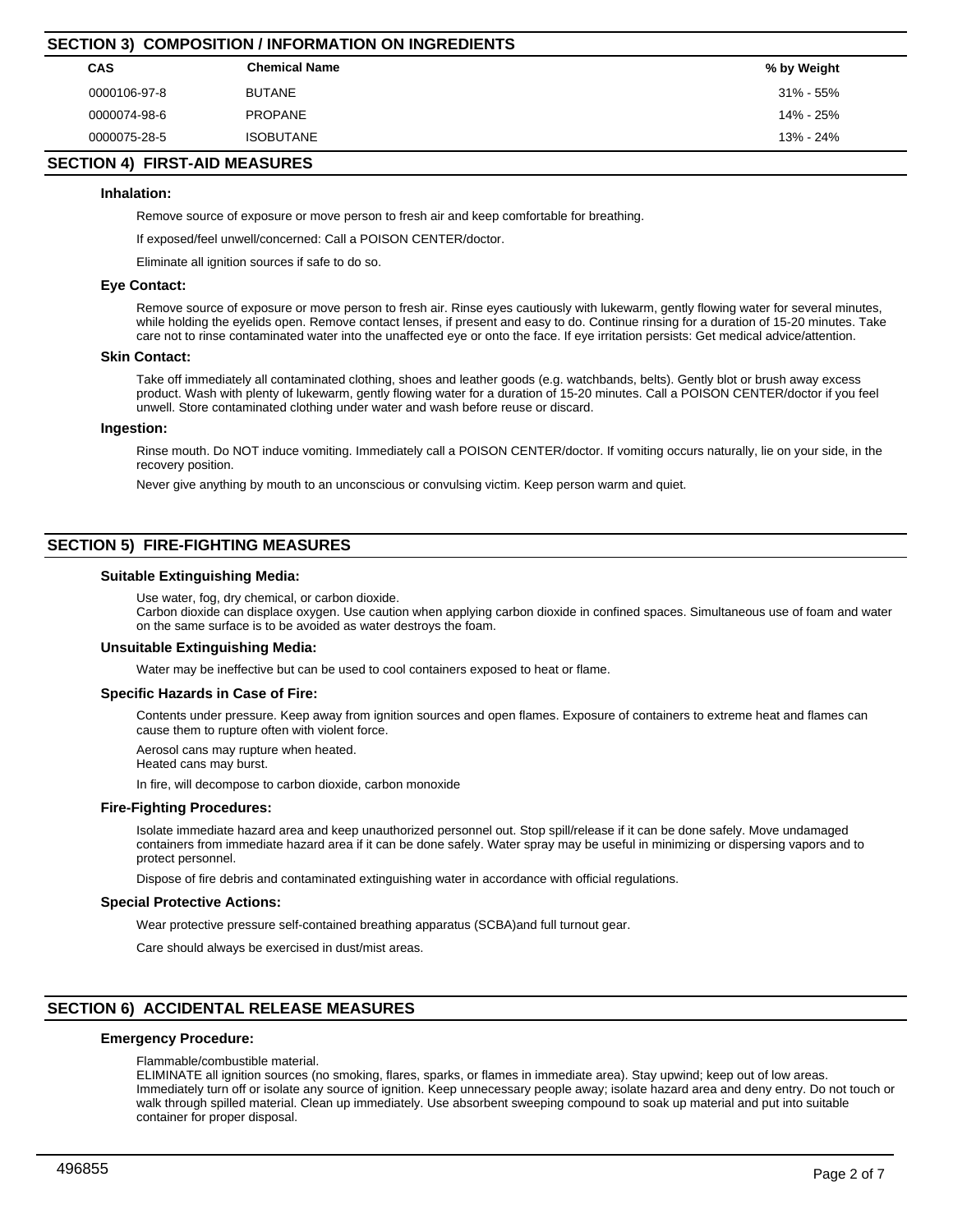## **Recommended Equipment:**

Positive pressure, full-face piece self-contained breathing apparatus(SCBA), or positive pressure supplied air respirator with escape SCBA (NIOSH approved).

## **Personal Precautions:**

ELIMINATE all ignition sources (no smoking, flares, sparks, or flames in immediate area). Use explosion proof equipment. Avoid breathing vapor. Avoid contact with skin, eye or clothing. Do not touch damaged containers or spilled materials unless wearing appropriate protective clothing.

## **Environmental Precautions:**

Stop spill/release if it can be done safely. Prevent spilled material from entering sewers, storm drains, other unauthorized drainage systems and natural waterways by using sand, earth, or other appropriate barriers.

# **SECTION 7) HANDLING AND STORAGE**

## **General:**

For industrial and institutional use only. For use by trained personnel only. Keep away from children. Wash hands after use. Do not get in eyes, on skin or on clothing. Do not breathe vapors or mists. Use good personal hygiene practices. Eating, drinking and smoking in work areas is prohibited. Remove contaminated clothing and protective equipment before entering eating areas. Eyewash stations and showers should be available in areas where this material is used and stored.

#### **Ventilation Requirements:**

Use only with adequate ventilation to control air contaminants to their exposure limits. The use of local ventilation is recommended to control emissions near the source.

#### **Storage Room Requirements:**

Keep container(s) tightly closed and properly labeled. Store in cool, dry, well-ventilated areas away from heat, direct sunlight and incompatibilities. Store in approved containers and protect against physical damage. Keep containers securely sealed when not in use. Indoor storage should meet OSHA standards and appropriate fire codes. Containers that have been opened must be carefully resealed to prevent leakage. Empty container retain residue and may be dangerous.

Do not cut, drill, grind, weld, or perform similar operations on or near containers. Do not pressurize containers to empty them. Ground all structures, transfer containers and equipment to conform to the national electrical code. Use procedures that prevent static electrical sparks. Static electricity may accumulate and create a fire hazard.

Store at temperatures below 120°F.

# **SECTION 8) EXPOSURE CONTROLS, PERSONAL PROTECTION**

#### **Eye Protection:**

Chemical goggles, safety glasses with side shields or vented/splash proof goggles. Contact lenses may absorb irritants. Particles may adhere to lenses and cause corneal damage.

## **Skin Protection:**

Wear gloves, long sleeved shirt, long pants and other protective clothing as required to minimize skin contact.

Use of gloves approved to relevant standards made from the following materials may provide suitable chemical protection: PVC, neoprene or nitrile rubber gloves. Suitability and durability of a glove is dependent on usage, e.g. frequency and duration of contact, chemical resistance of glove material, glove thickness, dexterity. Always seek advice from glove suppliers. Contaminated gloves should be replaced. Chemical-resistant clothing is recommended to avoid prolonged contact. Avoid unnecessary skin contact.

#### **Respiratory Protection:**

If engineering controls do not maintain airborne concentrations to a level which is adequate to protect worker, a respiratory protection program that meets or is equivalent to OSHA 29 CFR 1910.134 and ANSI Z88.2 should be followed. Check with respiratory protective equipment suppliers. Where air-filtering respirators are suitable, select an appropriate combination of mask and filter. Select a filter suitable for combined particulate/organic gases and vapors.

When spraying more than one half can continuously or more than one can consecutively, use NIOSH approved respirator.

| <b>Chemical Name</b> | OSHA<br>TWA<br>(ppm) | <b>OSHA</b><br><b>TWA</b><br>(mg/m3) | <b>OSHA</b><br>STEL<br>(ppm) | <b>OSHA</b><br>STEL<br>(mg/m3) | OSHA-<br>Tables-<br>Z1,2,3 | <b>OSHA</b><br>Carcinogen | <b>OSHA</b><br>Skin<br>designation | <b>NIOSH</b><br>TWA<br>(ppm) | <b>NIOSH</b><br>TWA<br>(mg/m3) | <b>NIOSH</b><br>STEL<br>(ppm) | <b>NIOSH</b><br><b>STEL</b><br>(mg/m3) | <b>NIOSH</b><br>Carcinogen |
|----------------------|----------------------|--------------------------------------|------------------------------|--------------------------------|----------------------------|---------------------------|------------------------------------|------------------------------|--------------------------------|-------------------------------|----------------------------------------|----------------------------|
| <b>BUTANE</b>        |                      |                                      |                              |                                |                            |                           |                                    | 800                          | 1900                           |                               |                                        |                            |
| <b>ISOBUTANE</b>     |                      |                                      |                              |                                |                            |                           |                                    | 800                          | 1900                           |                               |                                        |                            |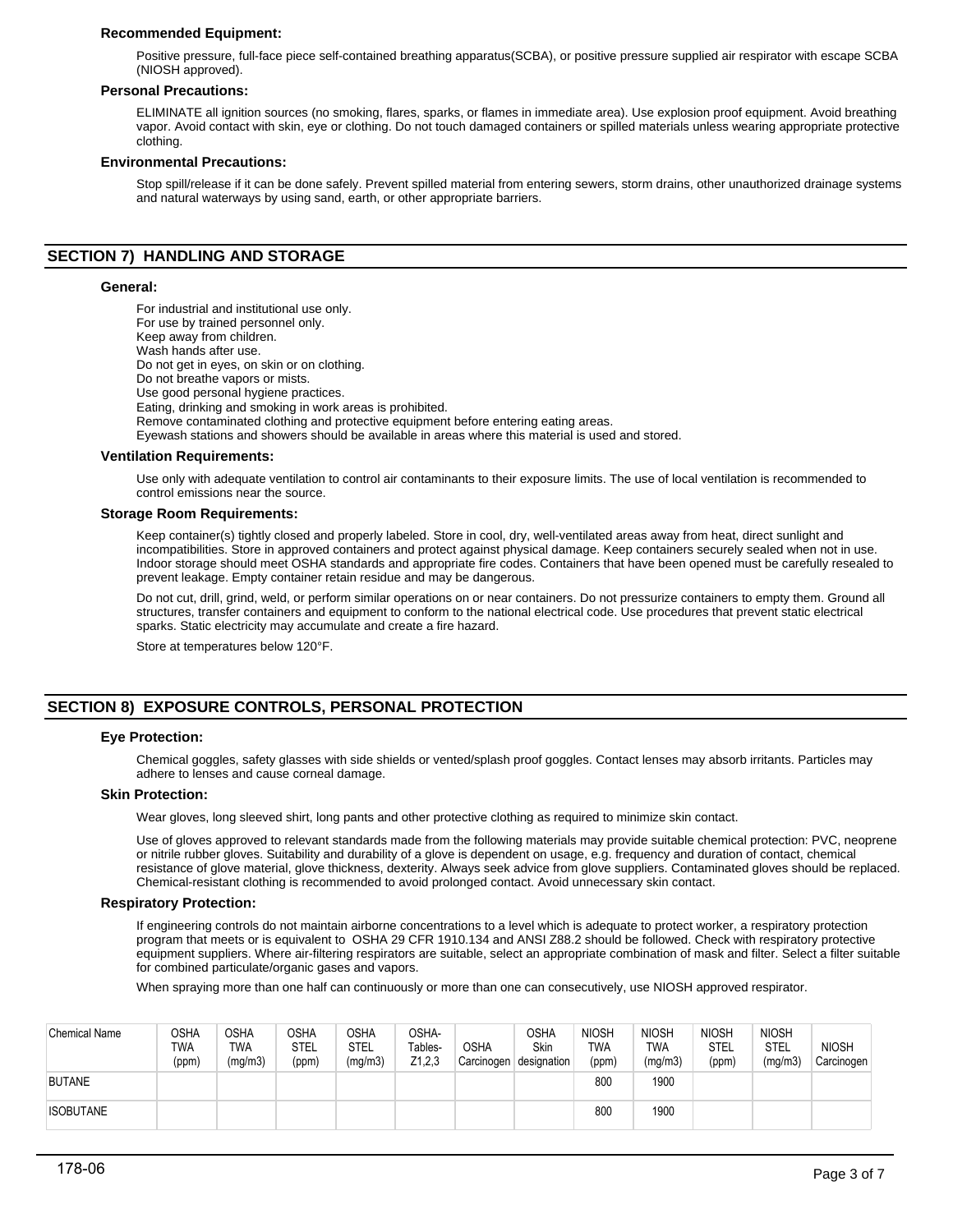| PROPANE | 1000 | 1800 |  |  | 1000 | 1800 |  |  |
|---------|------|------|--|--|------|------|--|--|
|         |      |      |  |  |      |      |  |  |

| Chemical Name    | <b>ACGIH</b><br><b>TWA</b><br>(ppm)                | <b>ACGIH</b><br><b>TWA</b><br>(mg/m3) | <b>ACGIH</b><br><b>STEL</b><br>(ppm) | <b>ACGIH</b><br><b>STEL</b><br>(mg/m3) |
|------------------|----------------------------------------------------|---------------------------------------|--------------------------------------|----------------------------------------|
| <b>BUTANE</b>    | 1000                                               |                                       |                                      |                                        |
| <b>ISOBUTANE</b> | 1000                                               |                                       |                                      |                                        |
| <b>PROPANE</b>   | See<br>Appendix<br>F: Minimal<br>Oxygen<br>Content |                                       |                                      |                                        |

# **SECTION 9) PHYSICAL AND CHEMICAL PROPERTIES**

# **Physical and Chemical Properties**

| Density                      | 4.75692 lb/gal         |  |  |  |  |
|------------------------------|------------------------|--|--|--|--|
| Density VOC                  | 4.75674 lb/gal         |  |  |  |  |
| % VOC                        | 99.99623%              |  |  |  |  |
| <b>VOC Actual</b>            | 4.75674 lb/gal         |  |  |  |  |
| <b>VOC Actual</b>            | 570.00001 g/l          |  |  |  |  |
| <b>VOC Regulatory</b>        | 4.75674 lb/gal         |  |  |  |  |
| <b>VOC Regulatory</b>        | 570.00001 g/l          |  |  |  |  |
| Appearance                   | N.A.                   |  |  |  |  |
| <b>Odor Threshold</b>        | N.A.                   |  |  |  |  |
| <b>Odor Description</b>      | N.A.                   |  |  |  |  |
| pH                           | N.A.                   |  |  |  |  |
| <b>Water Solubility</b>      | Nil                    |  |  |  |  |
| Flammability                 | Flashpoint below 73 °F |  |  |  |  |
| Flash Point Symbol           | N.A.                   |  |  |  |  |
| Flash Point                  | N.A.                   |  |  |  |  |
| Viscosity                    | N.A.                   |  |  |  |  |
| Lower Explosion Level        | 1                      |  |  |  |  |
| <b>Upper Explosion Level</b> | 9.5                    |  |  |  |  |
| <b>Melting Point</b>         | N.A.                   |  |  |  |  |
| Vapor Density                | Slower than ether      |  |  |  |  |
| <b>Freezing Point</b>        | N.A.                   |  |  |  |  |
| Low Boiling Point            | 0 °F                   |  |  |  |  |
| High Boiling Point           | 31 °F                  |  |  |  |  |
| Decomposition Pt             | 0                      |  |  |  |  |
| Auto Ignition Temp           | N.A.                   |  |  |  |  |
| <b>Evaporation Rate</b>      | Slower than ether      |  |  |  |  |

# **SECTION 10) STABILITY AND REACTIVITY**

# **Stability:**

Stable.

# **Conditions to Avoid:**

High temperatures.

# **Incompatible Materials:**

None known.

**Hazardous Reactions/Polymerization:**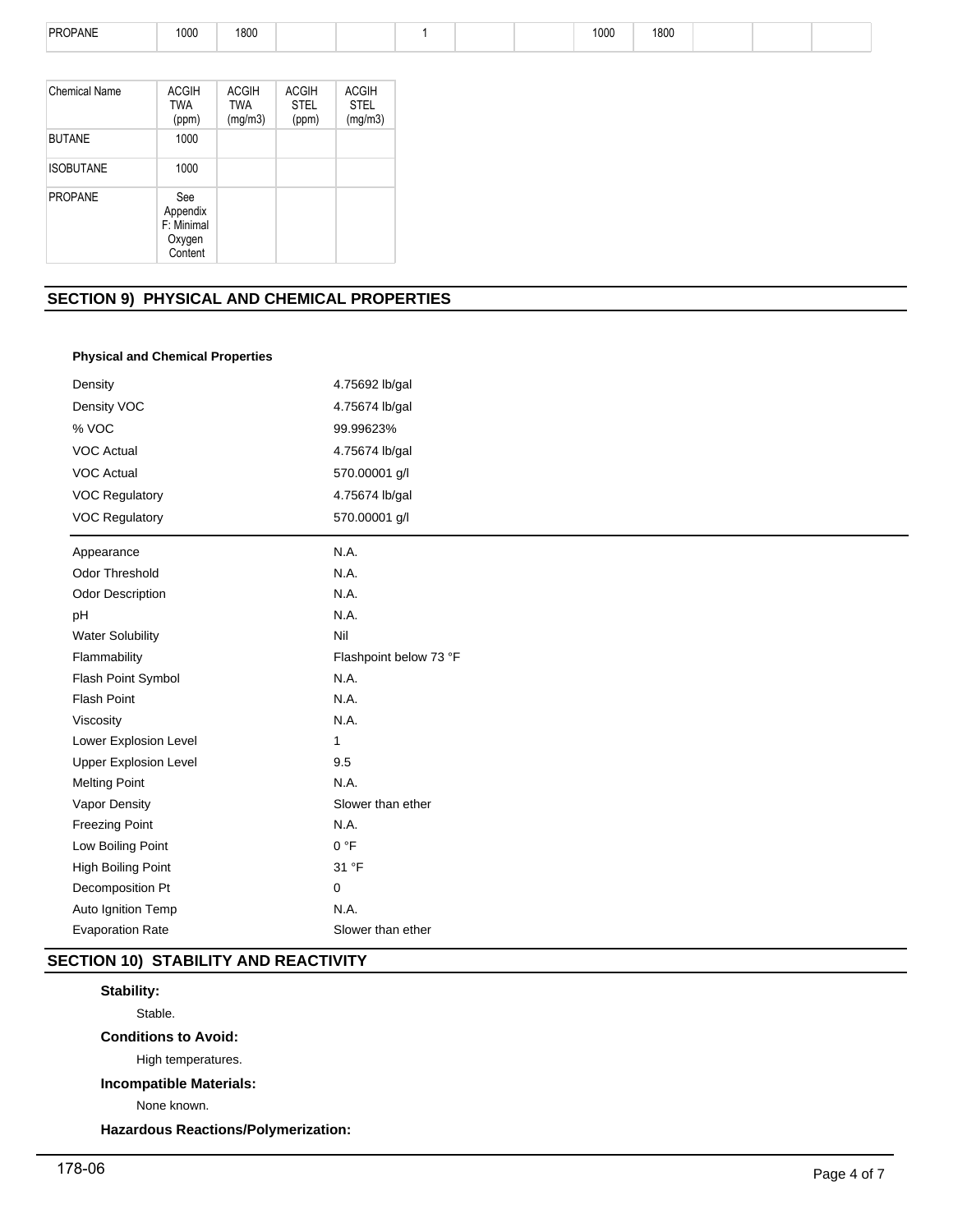## Will not occur.

## **Hazardous Decomposition Products:**

In fire, will decompose to carbon dioxide, carbon monoxide.

## **SECTION 11) TOXICOLOGICAL INFORMATION**

## **Skin Corrosion/Irritation:**

Overexposure will cause defatting of skin.

## **Serious Eye Damage/Irritation:**

Overexposure will cause redness and burning sensation.

#### **Carcinogenicity:**

No data available

## **Germ Cell Mutagenicity:**

No data available

## **Reproductive Toxicity:**

No data available

## **Respiratory/Skin Sensitization:**

## No data available

## **Specific Target Organ Toxicity - Single Exposure:**

No data available

## **Specific Target Organ Toxicity - Repeated Exposure:**

No data available

#### **Aspiration Hazard:**

No data available

## **Acute Toxicity:**

Inhalation: effect of overexposure include irritation of respiratory tract, headache, dizziness, nausea, and loss of coordination. Extreme overexposure may result in unconsciousness and possibly death.

#### 0000075-28-5 ISOBUTANE

LC50 (mouse, inhalation): 520,000 ppm (52%); 2-hour exposure.(4)

#### 0000106-97-8 BUTANE

LC50 (mouse): 202000 ppm (481000 mg/m3) (4-hour exposure); cited as 680 mg/L (2-hour exposure) (9) LC50 (rat): 276000 ppm (658000 mg/m3) (4-hour exposure); cited as 658 mg/L (4- hour exposure) (9)

# **SECTION 12) ECOLOGICAL INFORMATION**

#### **Toxicity:**

No data available.

## **Persistence and Degradability:**

No data available.

## **Bio-Accumulative Potential:**

No data available.

# **Mobility in Soil:**

No data available.

# **Other Adverse Effects:**

No data available.

# **SECTION 13) DISPOSAL CONSIDERATIONS**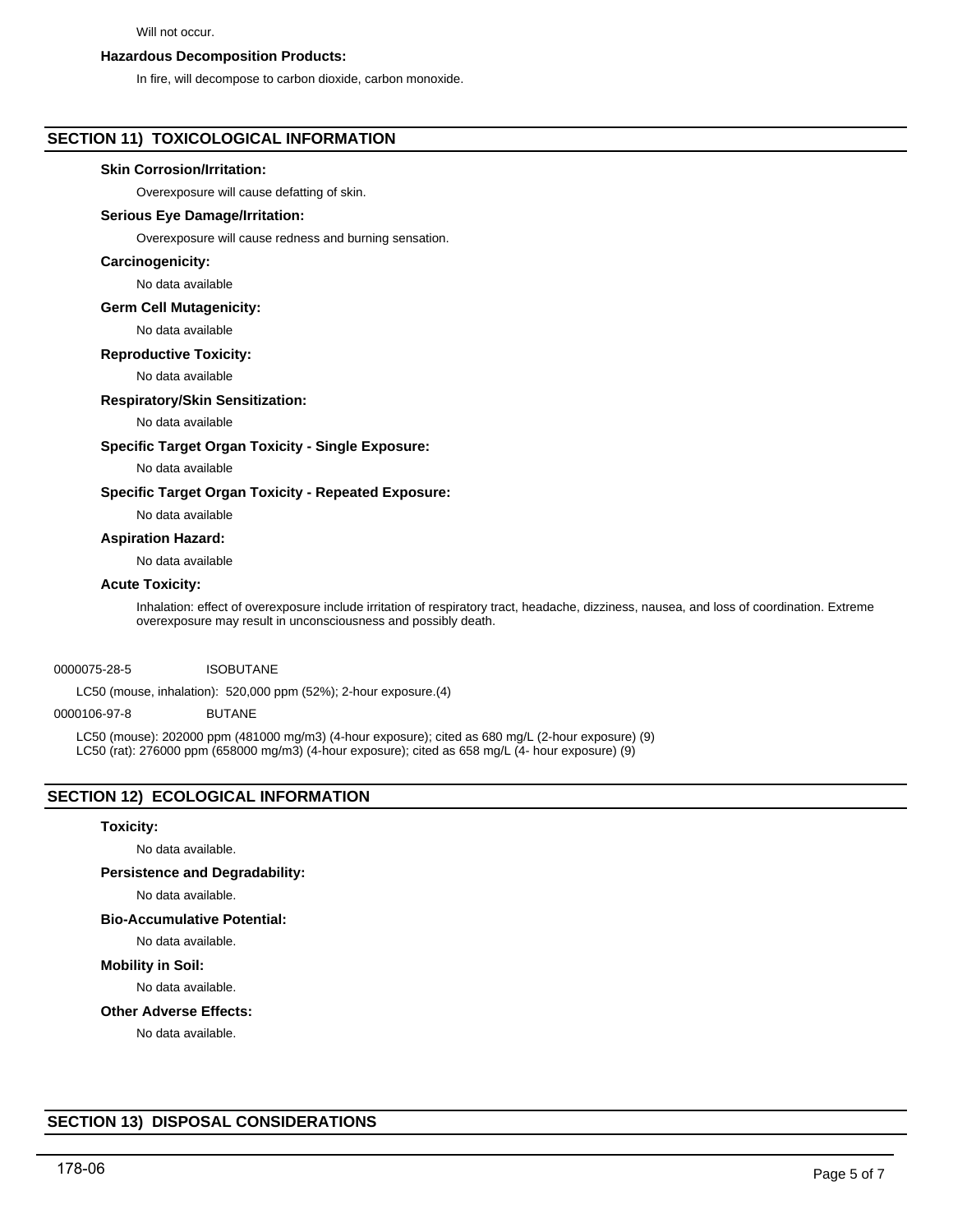## **Water Disposal:**

Under RCRA, it is the responsibility of the user of the product, to determine a the time of disposal whether the product meets RCRA criteria for hazardous waste. Waste management should be in full compliance with federal, state, and local laws.

Empty containers retain product residue which may exhibit hazards of material, therefore do not pressurize, cut, glaze, weld or use for any other purposes. Return drums to reclamation centers for proper cleaning and reuse.

# **SECTION 14) TRANSPORT INFORMATION**

## **U.S. DOT Information:**

Consumer Commodity, ORM-D

## **IMDG Information:**

Consumer Commodity, ORM-D

## **IATA Information:**

Consumer Commodity, ORM-D

# **SECTION 15) REGULATORY INFORMATION**

| CAS          | <b>Chemical Name</b> | % By Weight | <b>Requlation List</b>                   |
|--------------|----------------------|-------------|------------------------------------------|
| 0000074-98-6 | <b>PROPANE</b>       |             | 14% - 25% SARA312, VOC TSCA, ACGIH, OSHA |
| 0000075-28-5 | <b>ISOBUTANE</b>     |             | 13% - 24% SARA312, VOC TSCA, ACGIH       |
| 0000106-97-8 | <b>BUTANE</b>        |             | 31% - 55% SARA312, VOC TSCA, ACGIH       |

# **SECTION 16) OTHER INFORMATION**

## **Glossary:**

\* There are points of differences between OSHA GHS and UN GHS. In 90% of the categories, they can be used interchangeably, but for the Skin Corrosion/Irritant Category and the Specific Target Organ Toxicity (Single and Repeated Exposure) Categories. In these cases, our system will say UN GHS.

ACGIH- American Conference of Governmental Industrial Hygienists; ANSI- American National Standards Institute; Canadian TDG-Canadian Transportation of Dangerous Goods; CAS- Chemical Abstract Service; Chemtrec- Chemical Transportation Emergency Center (US); CHIP- Chemical Hazard Information and Packaging; DSL- Domestic Substances List; EC- Equivalent Concentration; EH40 (UK)- HSE Guidance Note EH40 Occupational Exposure Limits; EPCRA- Emergency Planning and Community Right-To-Know Act; ESL- Effects screening levels; HMIS- Hazardous Material Information Service; LC- Lethal Concentration; LD- Lethal Dose; NFPA- National Fire Protection Association; OEL- Occupational Exposure Limits; OSHA- Occupational Safety and Health Administration, US Department of Labor; PEL- Permissible Exposure Limit; SARA (Title III)- Superfund Amendments and Reauthorization Act; SARA 313- Superfund Amendments and Reauthorization Act, Section 313; SCBA- Self-Contained Breathing Apparatus; STEL- Short Term Exposure Limit; TCEQ - Texas Commission on Environmental Quality; TLV- Threshold Limit Value; TSCA- Toxic Substances Control Act Public Law 94-469; TWA

- Time Weighted Value; US DOT- US Department of Transportation; WHMIS- Workplace Hazardous Materials Information System.